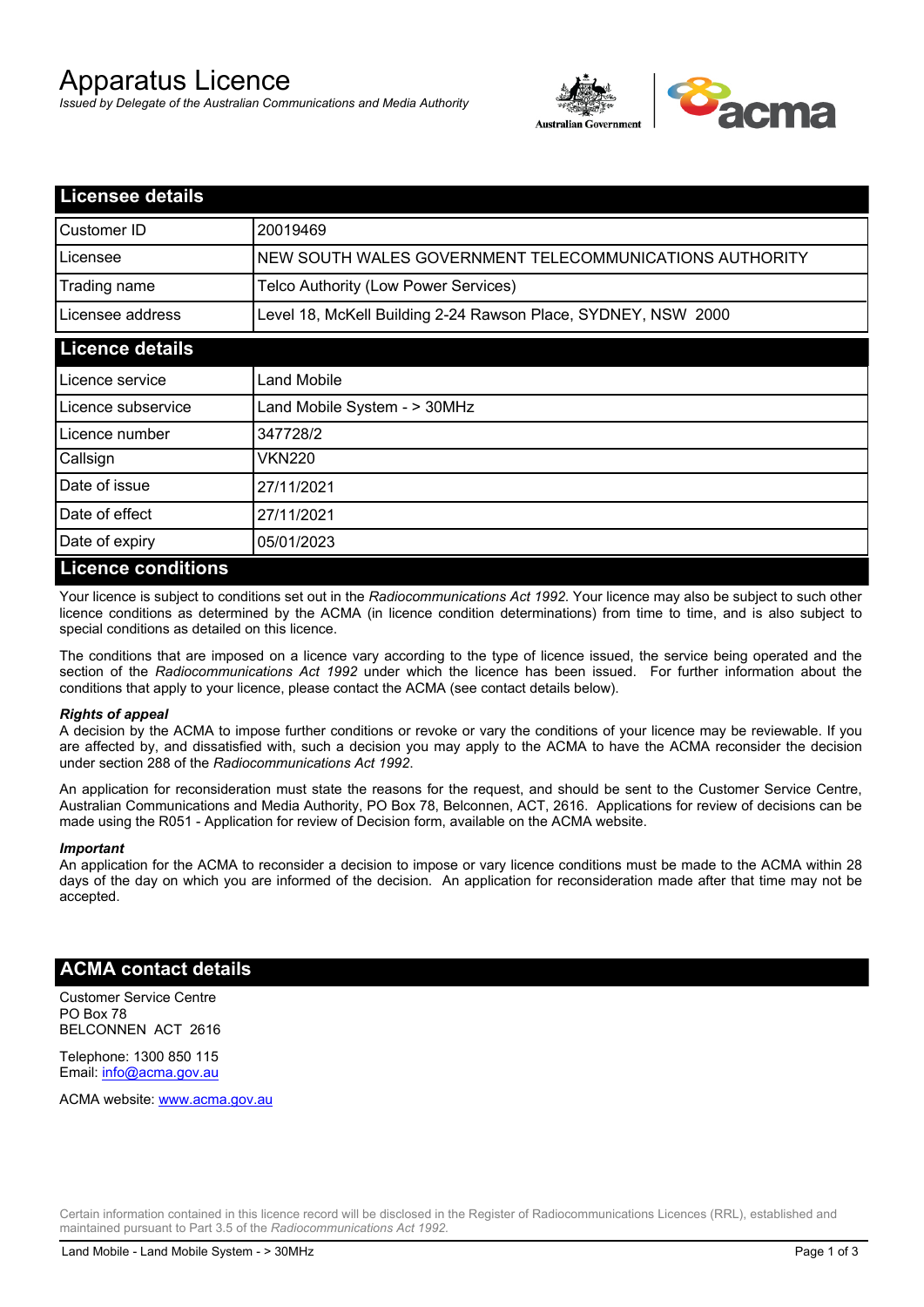# **Advisory Notes applying to licence no.: 347728/2**

Conditions applicable to the operation of Land Mobile System station(s) authorised under this licence can be found in the Radiocommunications Licence Conditions (Apparatus Licence) Determination and the Radiocommunications Licence Conditions (Land Mobile Licence) Determination. Copies of these determinations are available from the ACMA and from the ACMA home page (www.acma.gov.au).